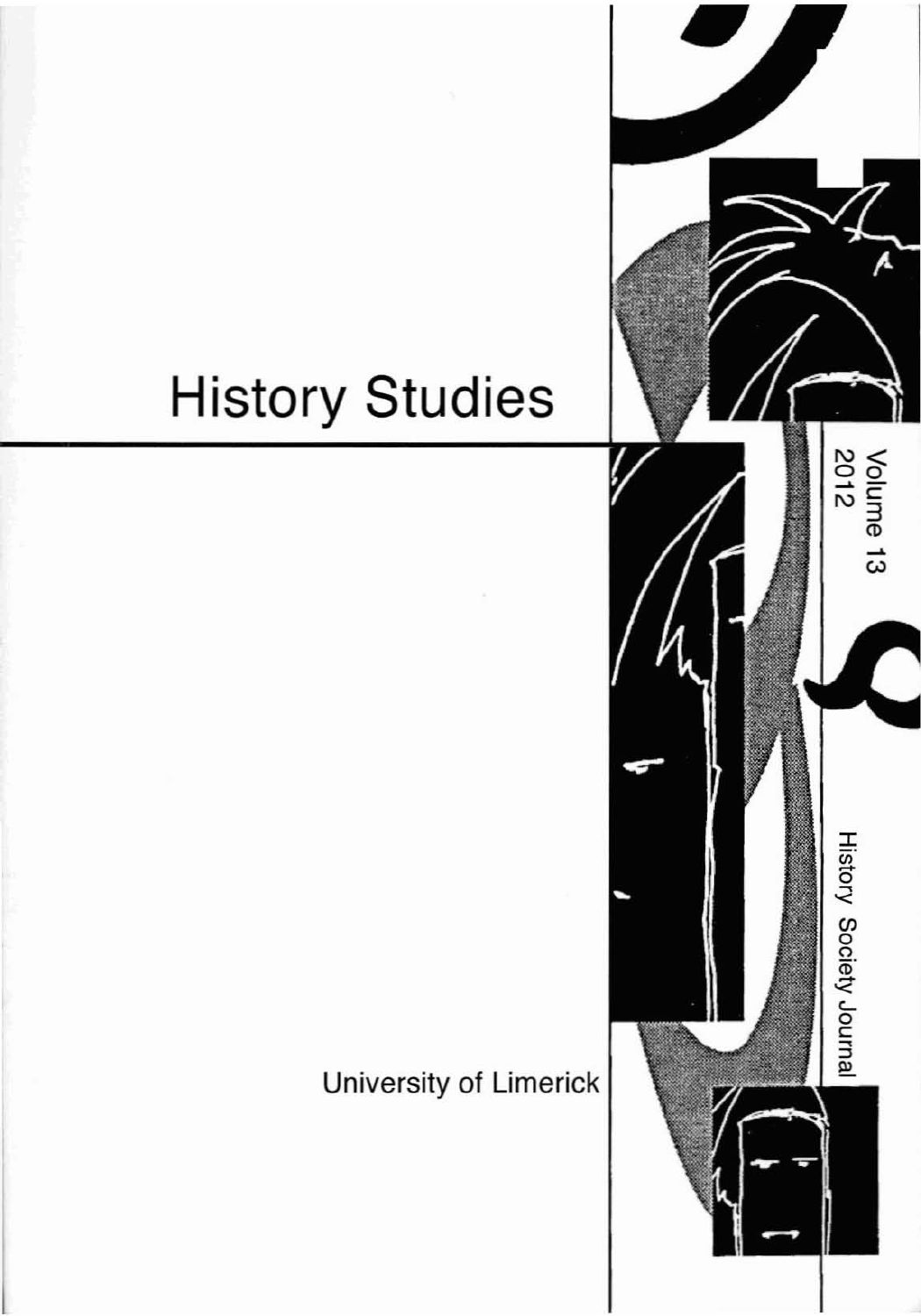# *History Studies*



University of Limerick History Society Journal Volume 13 2012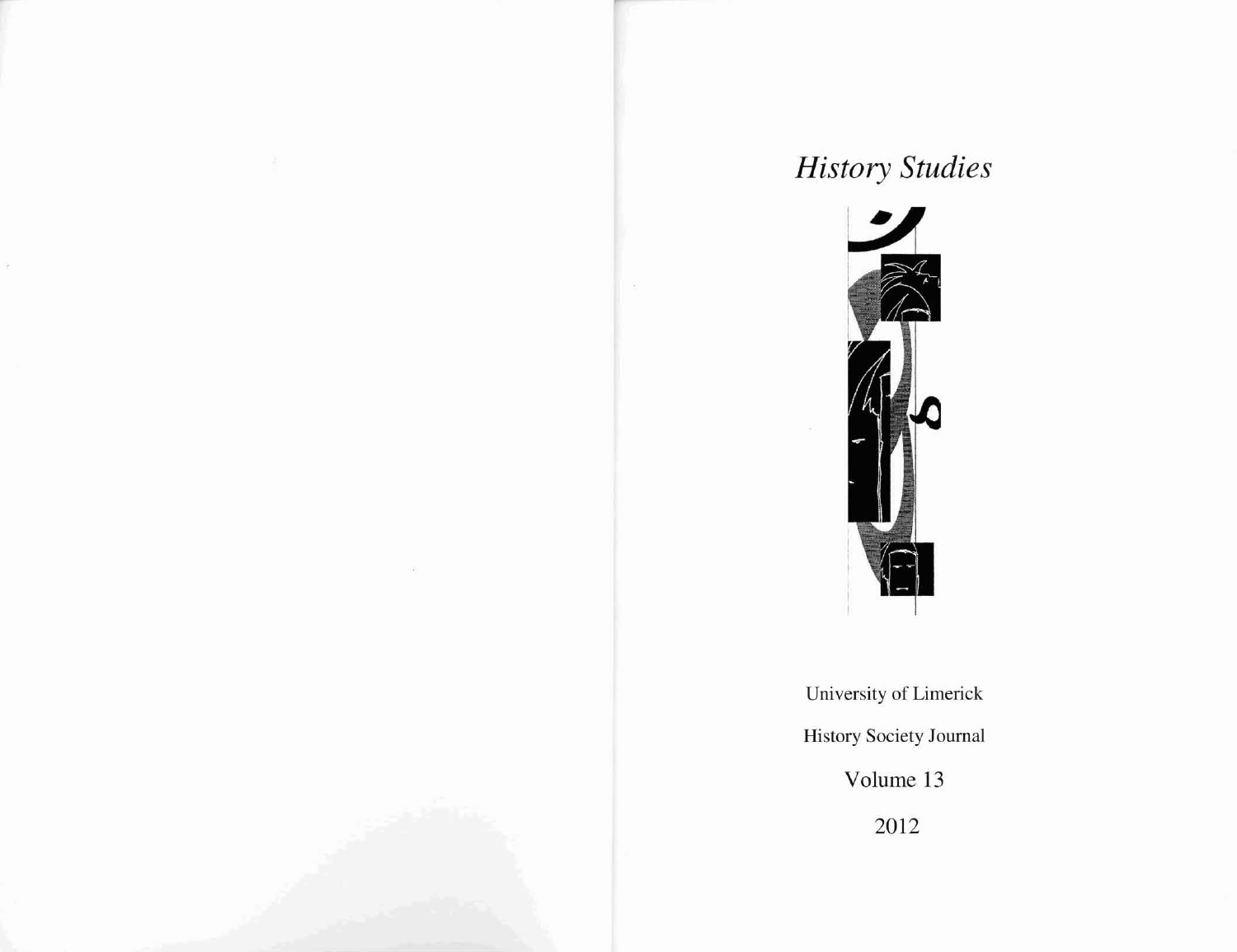*History Studies* Volume 13

*His/ory Studies* **is a refereed publication of the University of** Limerick History Society and is published annually. It is registered with the Irish International Standard Serial Number (ISSN) Centre at the National Library of Ireland.

#### ISSN 1393 - 7782.

Copyright © by the contributors listed herein and *His/ory* Studies, 2012, including all bibliographical references.

No part of this publication may be reproduced. stored in a **retrieval system, or transmitted in any form. or by any means. electronic, mechanical, photocopying, recording or otherwise, without the prior pennission of the editors of His/ory Swdies.**

Cover design by Jennifer McCaffrey and Nora McGillicuddy, **Limerick School of Art and Design, Limerick Institute of** Technology. The cover incorporates the concept of past, present and future, which is depicted, firstly by the use of the Buddhist symbol **AIiII1. The idea is secondly represented by three illustrative heads** looking in different directions. They symbolise the search for history by past, present and future historians.

Printed by Ger Browne, Print and Design Ltd, Unit 2, Crossagalla Industrial Estate, BaIlyneety, Co. Limerick. **sales@browneprint.ie**

#### **Acknowledgements**

The editors would like to thank Dr Bernadette Whelan, head of the Department of History for her support both morally and financially. In terms of willingness to act as invaluable advisors, Dr David Fleming must also be thanked in this regard. We would like to thank UL President, Don Barry, and Dean, Faculty of Arts, Humanities **and Social Sciences, Tom Lodge, for their continued support for this venture.**

**Our grateful acknowledgement goes to the editorial committee of** Jeffrey Leddin, Zara Power and Martin Walsh. Paul Hayes, the **previous editor, was generous with help and advice. We'd like la express special recognition to Ger Browne of Browne Print and** Design for the high production value of this edition.

Last but not least, we would like to extend our appreciation to all **the contributors' efforts in helping bring this work to fruition.**

ii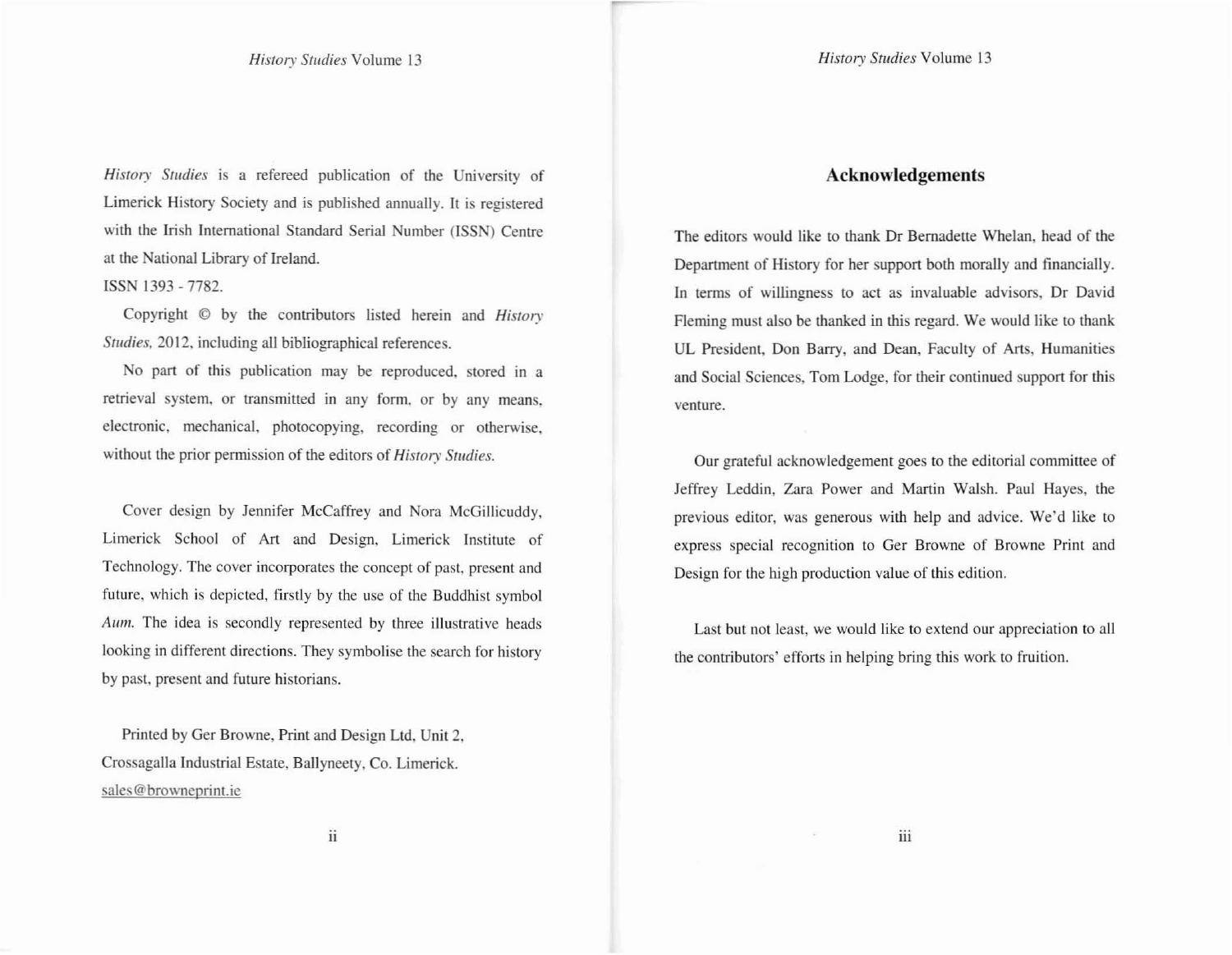#### Preface

**Once again historical concerns dominate newspaper and magazine headlines, and television and radio programmes. Politicians. commentators, journalists as well professional historians are thinking, talking and writing about 'commemoration' and also about** the 'diaspora'. The former focuses attention on the period 1912-22 **and how best to commemorate past events while the latter centres on the causes and consequences of emigration in the past, present and future. Both themes seem exclusive yet both rely on historical scholarship to provide the context and on historians to explain the complexity of past events. These twin themes. like the past in general, are contested with different meanings and interpretations and it is the role of historians to elucidate this complexity and not serve political agendas. Constructing the past is a challenge and is challenging and the essays in volume illustrate how that challenge can be met.**

**Essays are included on the nineteenth and twentieth centuries. on a range of themes such as politics, culture, war, folklore, gender and nationalism and they are situated within an Irish, British, European, African, American and Asian contexts. Each of these essays offers new insights and interpretations and makes a valuable contribution to the cannon of history. I congratulate the University of Limerick** History Society and the editors of the 2012-13 issue. Jutta Kruse and Gearóid Ó Faoleán, Ph.D. students in the Department of History, **have dedicated extensive time and effort to producing this journal.** maintaining high production and scholarship standards and **developing an on-line version of the journal.**

Bemadette Whelan M.A. Ph.D. Head, Department of History University of Limerick

#### **Editorial**

**We are very pleased to present this year's selection of articles** from both Ireland and abroad. These student and early-career **contributions reflect the breadth of scholarly engagement with a diversity of historical issues.**

**Articles range from domestic issues such as the vaccination** controversy in the early-twentieth century to often giant steps into **the 'next big thing' in terms of entertainment media as well as more** light-hearted but equally enlightening issues as 'bleeding' statues in conflict-struck Tipperary and the tribulations of a charitable **German. Works on the cold war-era; one specific to the sub-Saharan SomaU nation and another more broadly but comprehensively on the containment policy as well as population issues, gender and denominationally-specific. from nineteenth-century Bulgaria and inter-war France complete this edition.**

As in past years, many fine essays could not be included because of lack of space in the printed edition. However, this year we have the added facility of online-publication for two contributions. We hope that this facility will be expanded and maybe eventually completely replace the production of costly **hardcopies. This brings us to the establishment of the new** *Hisro,)' Studies* **website www.ul.ie/historysludies. For now, it provides an online presence for the journal and allows for free access to past volumes. In future, other functions may be added. In this context.** we would like to thank Mairead Loughran and Kristofer Harte of **Information Technology Division of the university without whom** we would have been lost in this regard.

Jutta Kruse and Gearóid Ó Faoleán.

**Editors**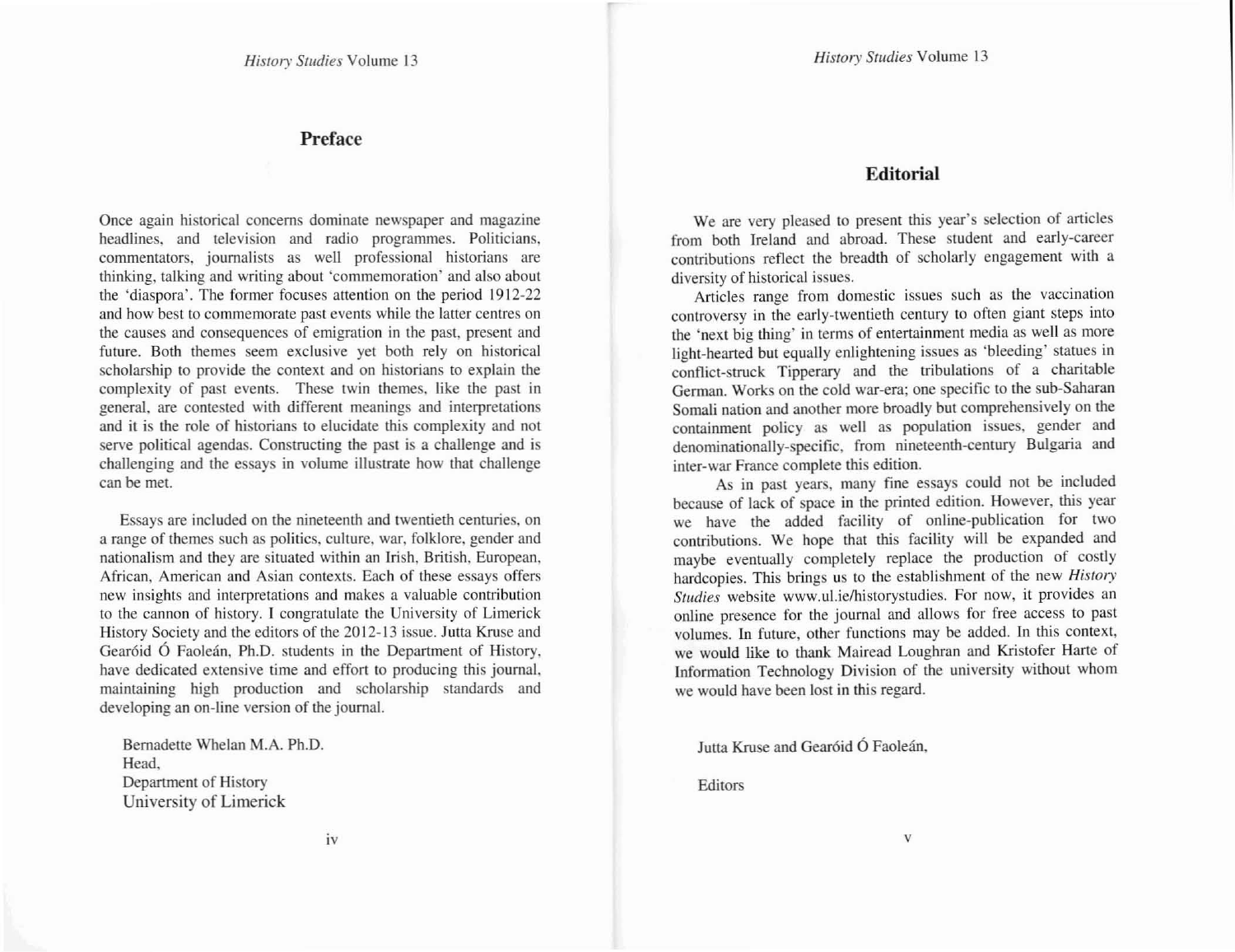### **Contents**

|    | Acknowledgements |                           |                                                                                                                   | iii |
|----|------------------|---------------------------|-------------------------------------------------------------------------------------------------------------------|-----|
|    |                  | Preface                   |                                                                                                                   | iv  |
|    |                  | Editorial                 |                                                                                                                   | V   |
|    |                  | John<br>Reynolds          | 'Supernatural manifestations,<br>accompanied by cures' – the<br>phenomenon of the 'Templemore<br>miracles', 1920  | 1   |
|    |                  | Luke<br><b>Butterly</b>   | Rhetoric and Reality - A history of<br>the formation of the 'Domino Theory'                                       | 25  |
|    |                  | Gerard<br>Dooley          | Entertainment in independent Ireland:<br>Evolution of Irish parochial versus<br>commercial dance hall culture     | 47  |
|    |                  | Sharon E.<br><b>Burke</b> | 'A crisis of the hearth?' The post-War<br>challenge to gender order in France<br>1919-1929                        | 69  |
|    |                  | Jutta Kruse               | Saving Irish national infants or<br>protecting the infant nation? Irish anti-<br>vaccination discourse, 1900-1930 | 91  |
|    |                  | Sam Mealy                 | State-building in the Horn of Africa:<br>the pan-Somali project and Cold War<br>politics during the 1960s         | 114 |
|    |                  | William<br><b>Buck</b>    | The venerable John Joseph Steiner: A<br>German-Irish saint?                                                       | 133 |
|    |                  | Pinar Üre                 | Immediate effects of the 1877-1878<br>Russo-Ottoman War on the Muslims<br>of Bulgaria                             | 153 |
| vi |                  |                           | vii                                                                                                               |     |